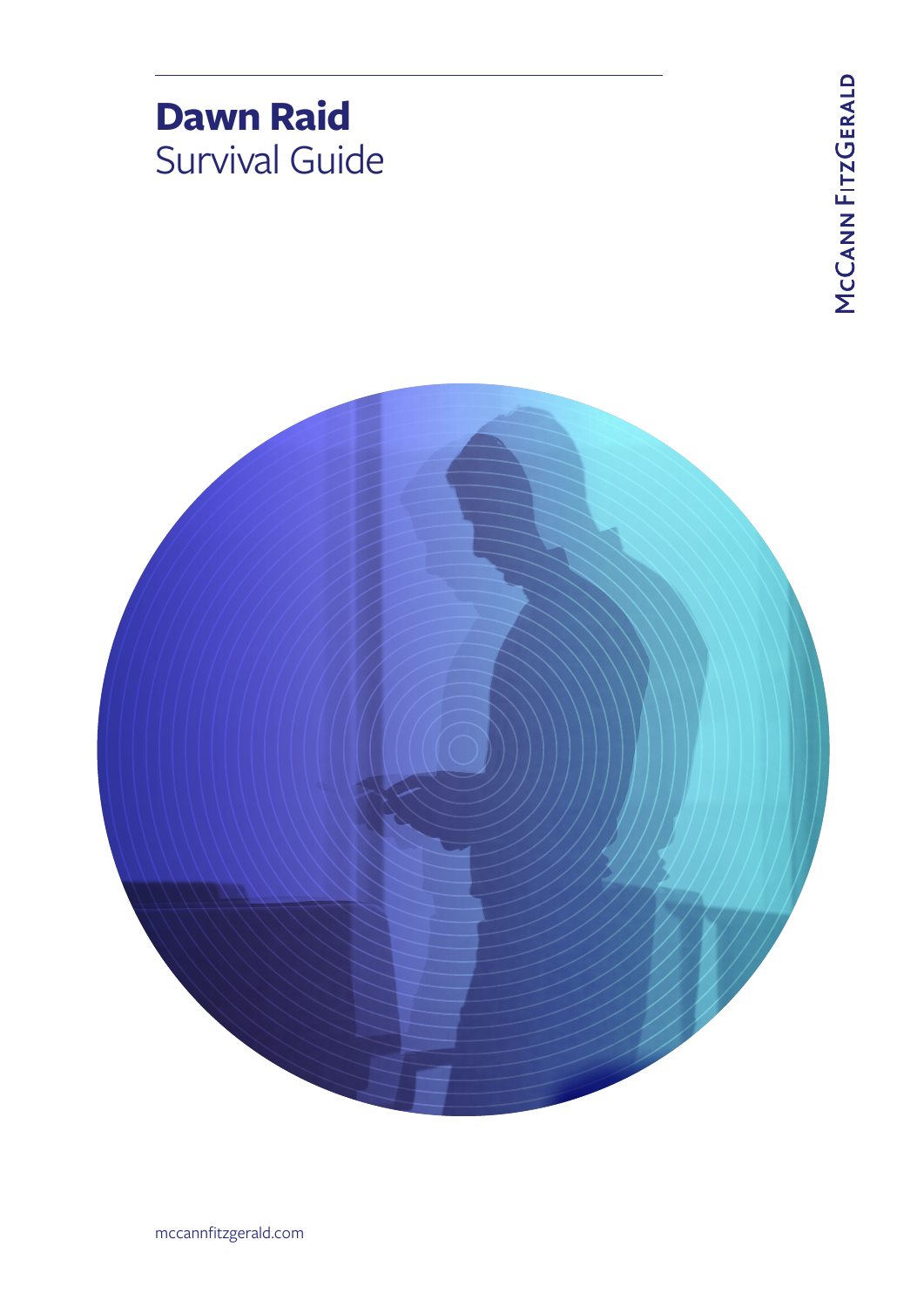# **Overview**

| <b>Section One</b><br><b>Before a Dawn Raid</b><br><b>Checklist of Good</b><br><b>Practice Measures</b><br>Page 3 |
|-------------------------------------------------------------------------------------------------------------------|
| <b>Section Two</b><br><b>During a Dawn Raid</b><br>What to Do<br>Pages 4-6                                        |
| <b>Section Three</b><br><b>After a Dawn Raid</b><br><b>Steps to Take</b><br>Page 7                                |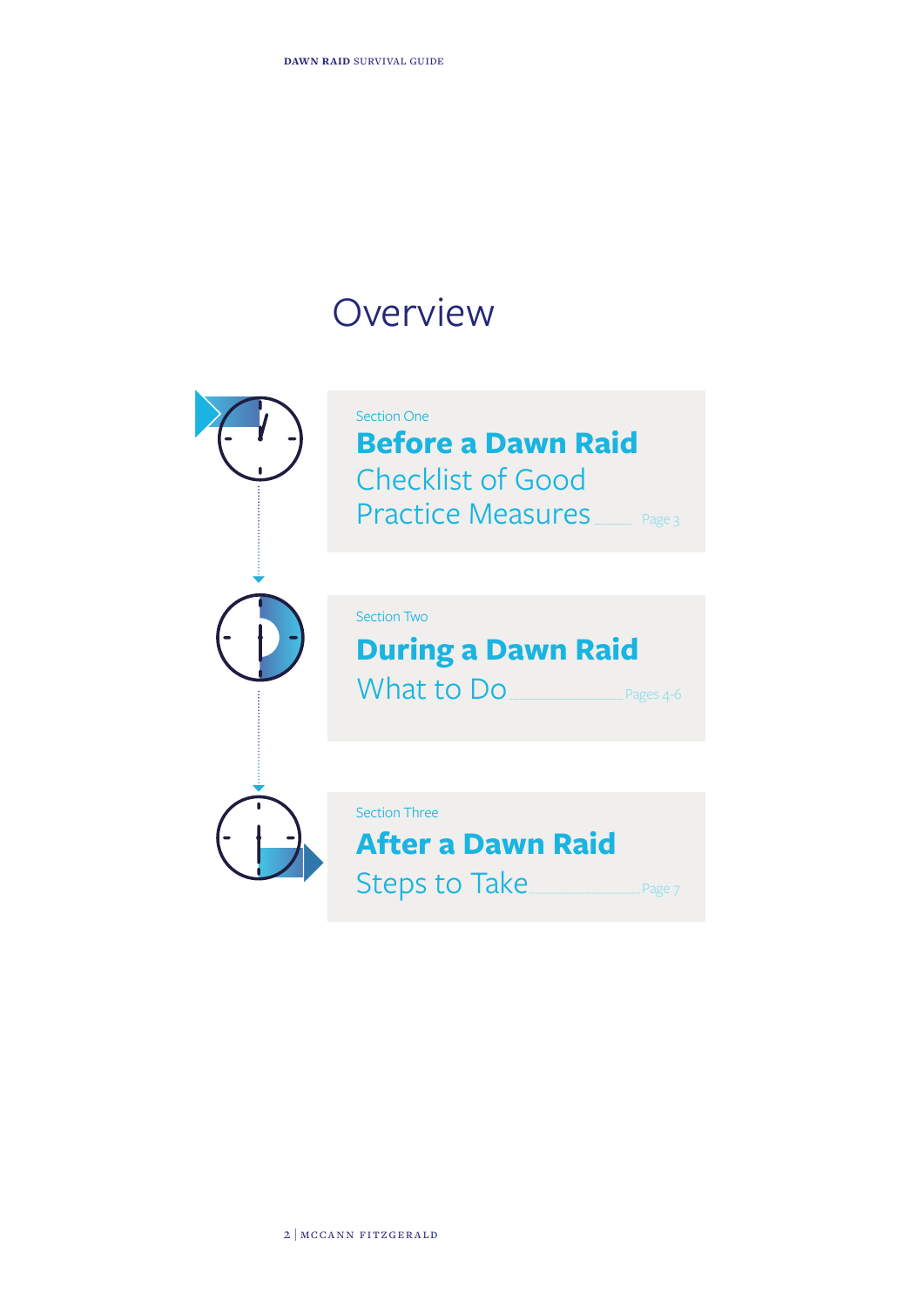

# **Before a Dawn Raid** A Checklist

# **Preparation for a Dawn Raid**

### **Compliance Programme**  $\bigcap$

Formulate a Compliance Programme with a view to ensuring regulatory requirements are met and which may reduce the likelihood of a dawn raid.

#### **Response Team**  $\bigcirc$

Put a dawn raid response team in place to include senior management, in-house lawyers, senior IT and reception staff. The dawn raid response team will be responsible for interacting with officials and taking decisions during the dawn raid.

### **Dawn Raid Protocol**  $\bigcap$

Establish a dawn raid protocol to address items such as the need to identify the purpose, scope and basis for the investigation, how to identify all officials, who is to manage internal communication regarding any raid, how staff are to interact with officials etc.

## **Dawn Raid Training**

 $\bigcirc$ 

Organise dawn raid training for employees likely to come in contact with officials and the dawn raid response team.

#### $\bigcirc$ **Good Housekeeping**

Maintaining a document management policy, a communications policy and a well organised filing system can greatly assist the response to a raid.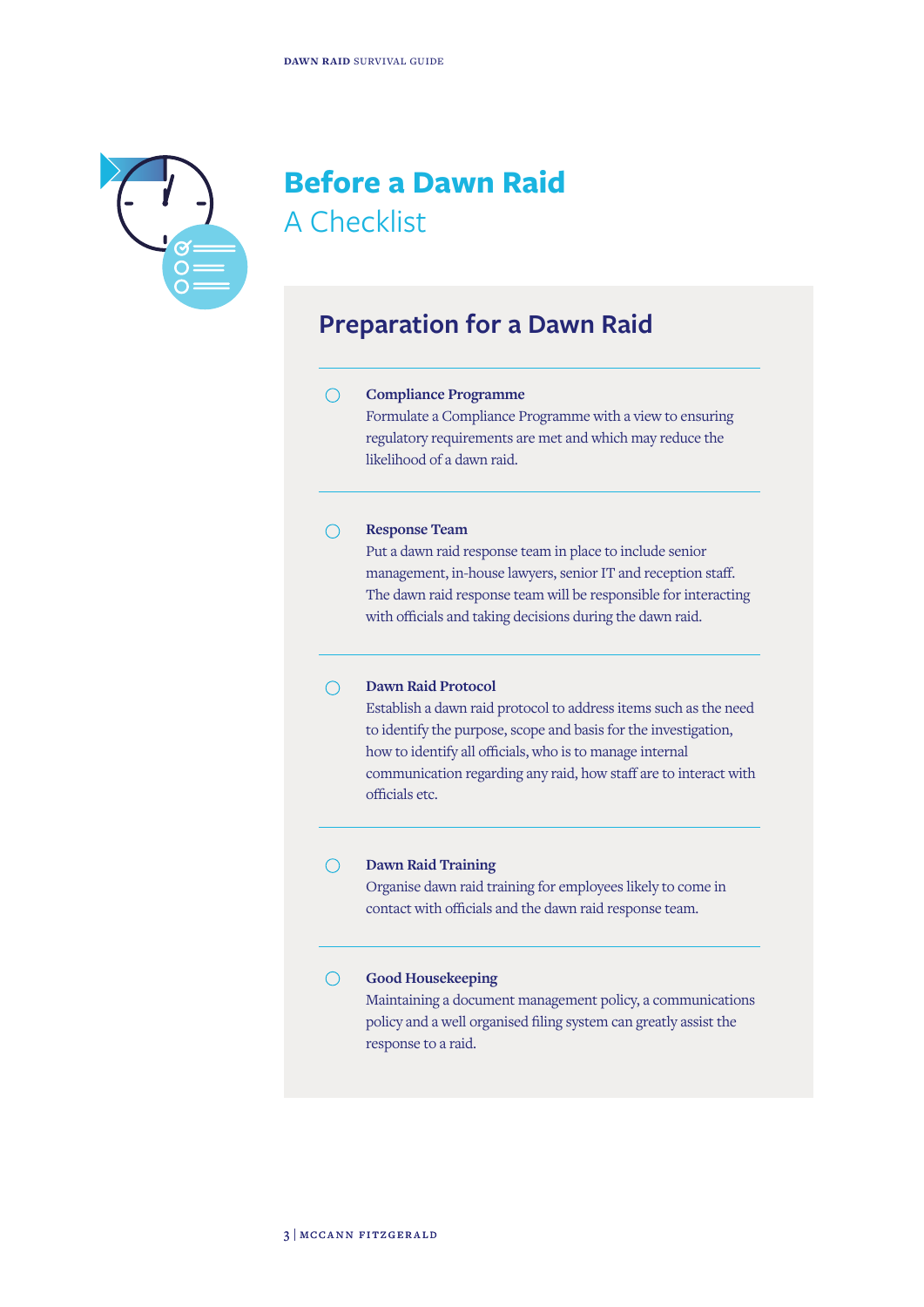What To Do





## **Officials Arrive**

• Greet officials and request them to wait in an empty and private meeting room whilst a member of senior management is informed

**During a Dawn Raid** 

- Notify the most senior executive on site and all other relevant personnel in line with dawn raid protocol
- Do not contact any third parties
- Record the time of entry and the number of officials
- Request and take a copy of the written authorisation and identification documents from officials and pass on immediately to relevant personnel



### **Initiate Dawn Raid Protocols**

- Contact external lawyers and ask them to attend immediately. Send them a copy of the authorisation and identification documents and confirm the number of officials
- Senior executives to discuss the investigation mandate with lawyers with a view to confirming the officials' authority to conduct the investigation



### **Senior Executive to Meet the Officials**

- Request that officials wait for the external lawyers to arrive before commencing – do not obstruct entry if they do not agree as they are not obliged to wait
- If there is an issue with the officials' authorisation and identification documents (wrong organisation, date etc.) point this out and seek to defer the commencement of the investigation until this issue is resolved
- Seek to establish the purpose of the investigation and emphasise the organisation's intention to cooperate
- Try to establish whether other investigations are being conducted simultaneously at any of the organisation's other sites or at the homes of any employees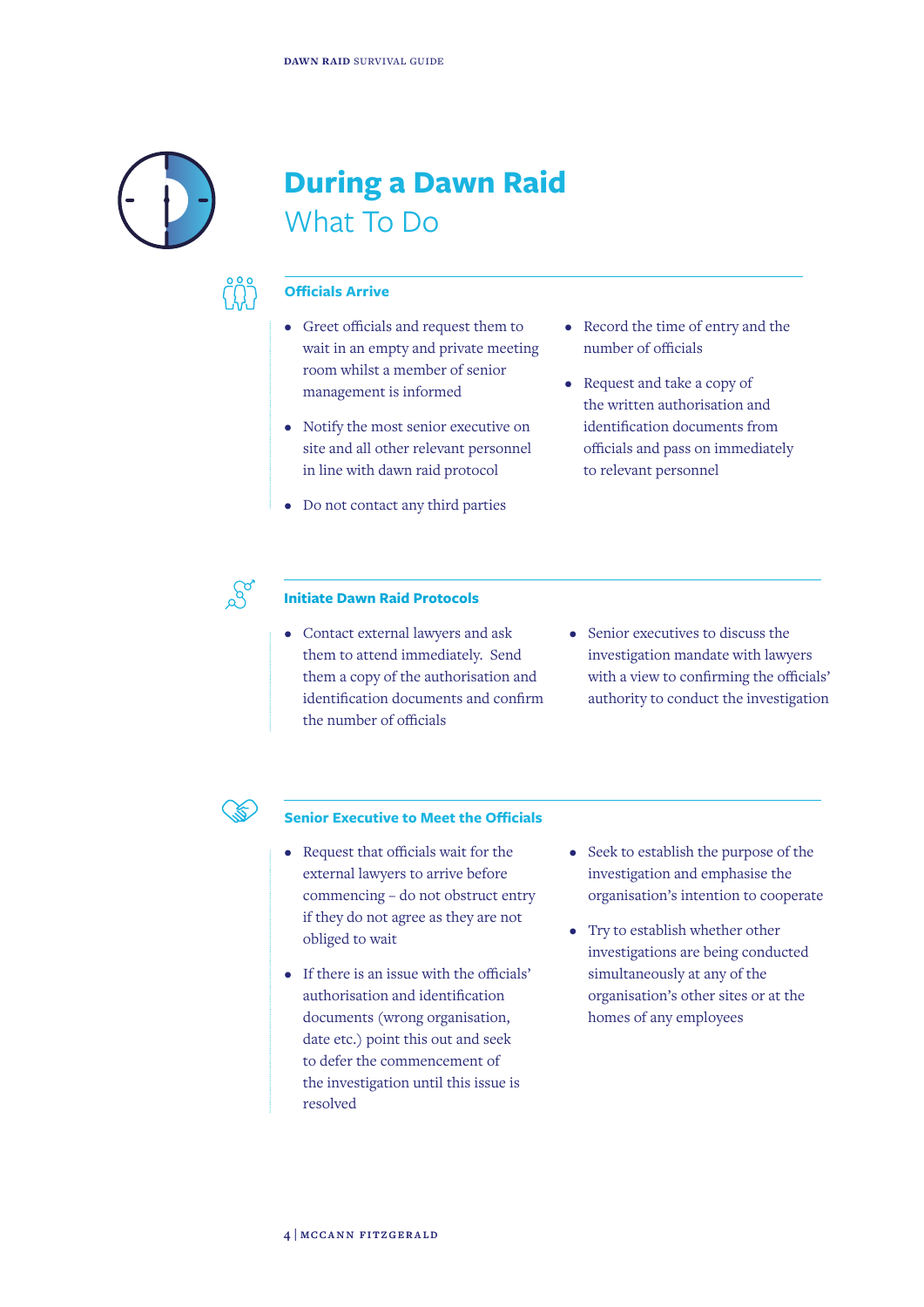

## **During a Dawn Raid**

- What To Do cont.



### **Assemble the Internal Dawn Raid Response Team**

- Refresh on the dawn raid protocol to ensure familiarity with the powers of officials in relation to searching, reviewing and copying documents and questioning
- Reminder of the need for cooperation
- Briefing on the scope of the investigation mandate
- Agree a monitoring framework each official should be shadowed by a member of the team throughout the raid
- Reminder of the importance of keeping a detailed log of events:
	- Where each official goes, what they look at, who they speak to, what they ask and the answers given
	- All objections and issues raised
- Take a copy of all documents or information provided to or collected by officials
- Circulate contact numbers for each team member, the external lawyers and the lead official
- Send an internal email informing staff that:
	- A raid is taking place
	- The organisation is co-operating as required by law
	- There must be no deletion or destruction of documents
	- Third parties must not be told
	- Give a contact number for a designated liaison person on the internal team
- Consider a public relations strategy and prepare a press release in the event of media enquiries
- Monitor relevant external websites for any announcements relating to the investigation
- Mark confidential business material being seized by officials as "confidential"

### ာ) (၀ **Process Meeting with Officials**

Agree on practical next steps for the conduct of the raid:

- Ground rules to deal with the shadowing of officials
- Procedure being adopted in relation to the seizure of material, in particular electronic material
- Procedure for privileged and commercially sensitive documents
- Procedure for questioning staff
- Agree lines of communication and confirm lead contact persons
- How copying and IT needs are to be dealt with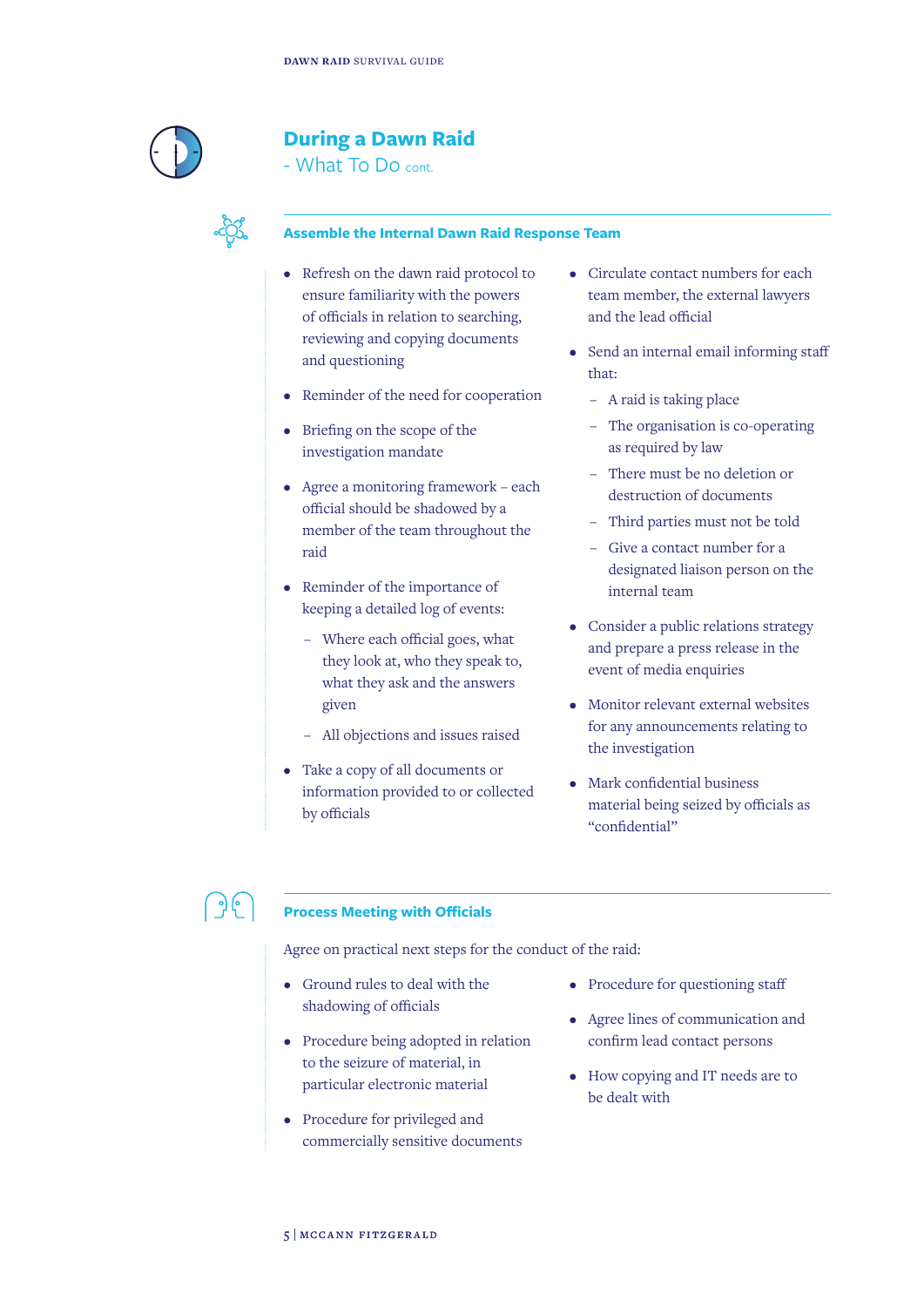

## **During a Dawn Raid**

- What To Do cont.

### **Answering Officials' Questions – Interviews**

- Only consent to interview after consultation with lawyers who will have considered the powers that the officials have
- Avoid answering:
	- Questions unrelated to the investigation
	- Questions related to correspondence with lawyers
	- Questions asking to interpret or supplement documents without management and lawyers present
- Do not speculate
- Do not volunteer information
- Do:
	- Answer in a factual manner
	- If you do not understand a question say so
	- If you do not know the answer to a question say so and offer to follow up with an answer after the raid
	- Ask a lawyer for advice if uncertain about whether or how to answer a question
	- If you later realise an answer was inaccurate, follow up with the correct answer

## **Closing Meeting with Officials**

- Confirm with the officials whether the investigation is complete or ongoing
- Ensure you have an exact copy of all material copied or seized and have officials sign an agreed inventory
- Discuss and record all unresolved issues, for example with respect to how privileged or potentially out of scope documents are to be dealt with
- Agree procedure in relation to the sealing of any rooms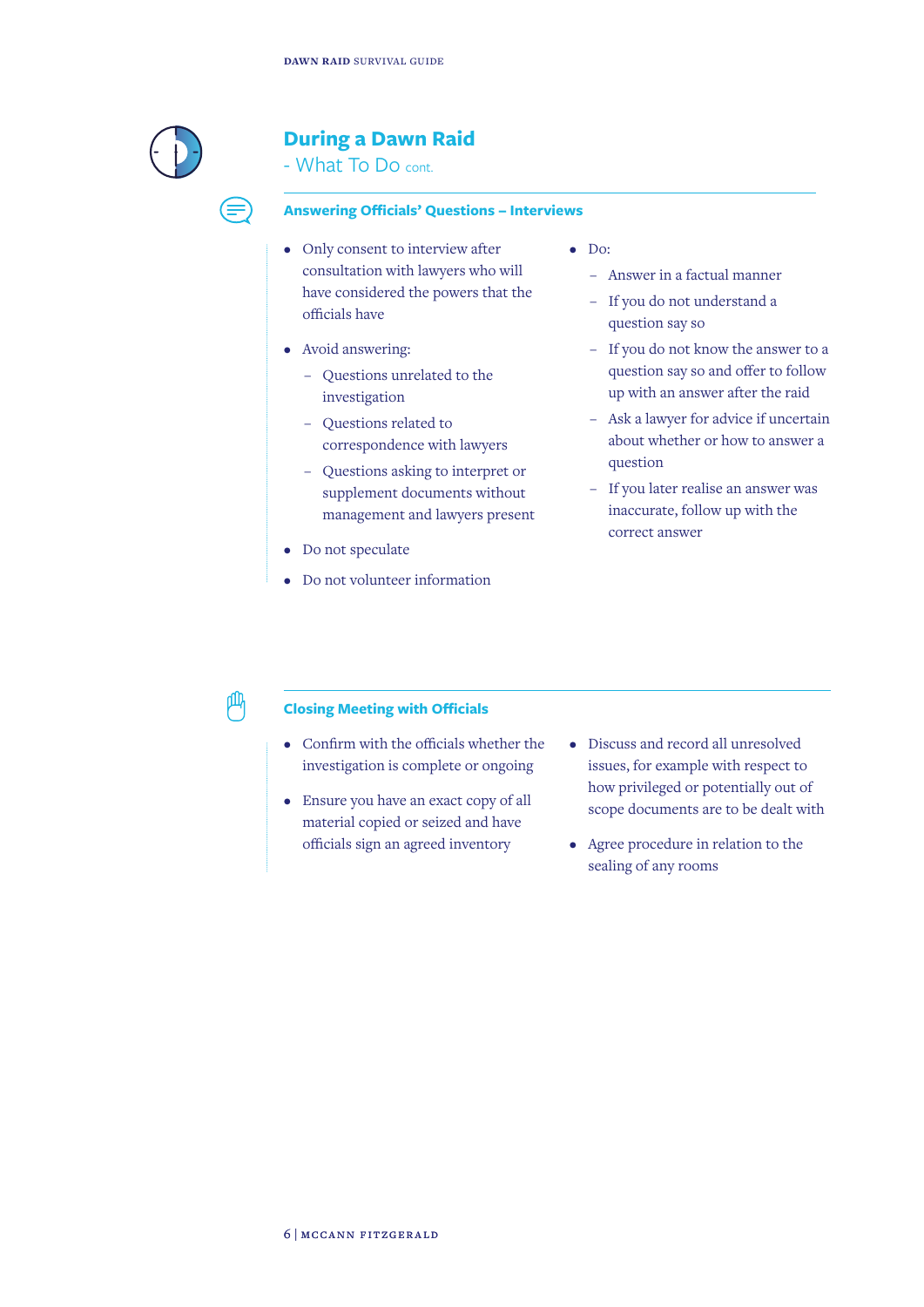

# **After a Dawn Raid**

## **Directly After the Officials Leave**

- Inform all employees that the officials have left/the raid has ended
- Give any necessary instructions to protect any sealed areas
- Hold a de-brief with the dawn raid response team and collect written reports from all team members
- Decide how to manage outstanding issues regarding relevance of certain documents, application of privilege
- Consider notifying insurers
- Consider public disclosure requirements

### $\mathsf{Q}$ **Internal Review**

Carry out an internal review to assess the company's exposure. This assessment may be time sensitive, for example in the case of a competition law infringement, there may be potential to make a leniency application.

# Key Contacts



**Rosaleen Byrne** +353 1 607 1313 rosaleen.byrne@ mccannfitzgerald.com



**Catherine Derrig** +353 1 607 1710 catherine.derrig@ mccannfitzgerald.com

Please also see our *Dawn Raid Guide,* which discusses the powers of dawn raid officials and the rights of companies being inspected.